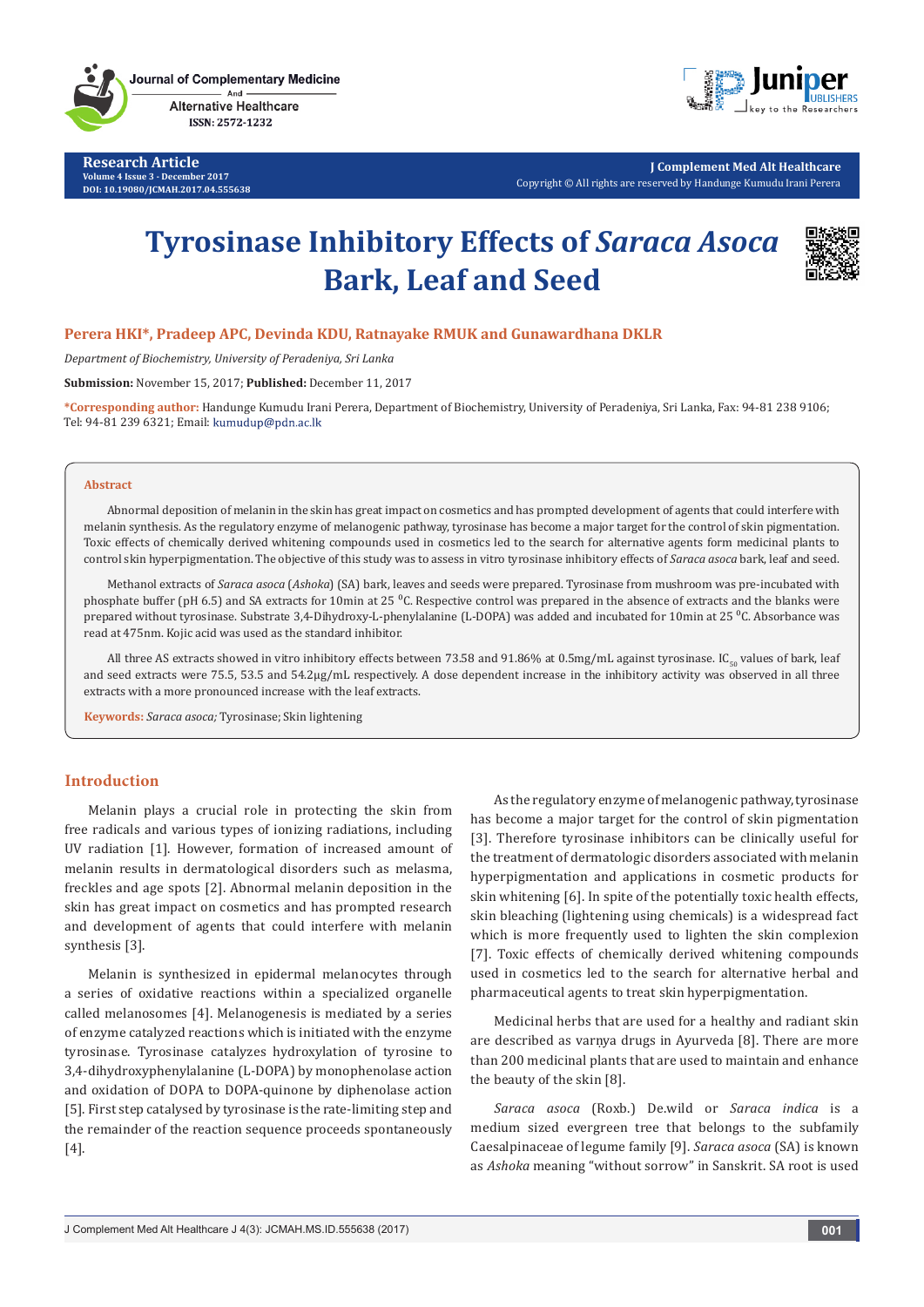to treat skin diseases such as eczema, psoriasis, dermatitis, freckles and pruritis. It is also used in external inflammations, ulcers, scabies and Tinea pedis. SA is used as a paste, wash or a cream to relieve these disorders [9]. Furthermore SA is used to revitalize the complexion and skin tone [9]. SA bark is used in several gynecological disorders and is a main ingredient in several ayurvedic preparations such as *ashokarista* [10]. However, investigations carried out regarding the effects of SA on potential skin lightening effects are lacking.

The objective of this study was to assess in vitro tyrosinase inhibitory effects of *Saraca asoca* bark, leaf and seed.

## **Materials and Methods**

### **Plant Material**

*Saraca asoca* bark leaves and seeds were collected from Peradeniya, Sri Lanka and authenticated by the Deputy Director, National Herbarium, Royal Botanical Garden, Peradeniya. Plant materials were cleaned dried under shade for one week and powdered using a grinder. Methanol extracts were prepared using a sonicator and the methanol was evaporated at a temperature below 45 $^{0}$ C using a rotary evaporator. Dry extracts were stored at room temperature. Bark and seed extracts were dissolved in phosphate buffer (pH 6.5) immediately before the assay to prepare 10mg/mL working solutions. Leaf extracts were dissolved in DMSO at initial concentration of 100mg/mL and then diluted to 10mg/mL with phosphate buffer.

#### **Measurement of tyrosinase activity**

Tyrosinase activity of the test samples were measured with the method of Vaibhav and Lakshaman with modifications [11]. Tyrosinase from mushroom (31.25 U/mL) was pre-incubated with phosphate buffer (0.05M, pH 6.5) and plant extracts (0.5mg/mL) for 10min at 25 $\mathrm{^0C}$ . Respective control was prepared in the absence of extracts and the blanks were prepared without tyrosinase. Then the substrate 3,4-Dihydroxy-L-phenylalanine (L-DOPA) was added (0.355mM) and incubated for 10min at 25  $C$ . Total volume of the reaction mixture was 1mL. Immediately after 10min incubation, absorbance was read at 475nm. Kojic acid was used as the standard inhibitor. Each measurement was taken in duplicate and on three separate occasions.

Inhibitory effects on tyrosinase activity were calculated using the following formula.  $IC_{50}$  values of the extracts were measured using the extract concentrations in the reaction between 15 and 275µg/mL.

 $\frac{Control - Control blank}{(Control - Control blank) - (Test - Test blank)}$  X 100  $(Control - Control blank)$ *Percentage inhibitory effect of tyrosinase* =

#### **Statistical analysis**

Means and standard deviations were calculated using measurements taken on three separate occasions. Statistical significance of the differences was calculated using ANOVA. P<0.05 was considered as statistically significant.

## **Results**

All three AS extracts showed inhibitory effects against tyrosinase with  $IC_{50}$  values ranging from 53.5 to 75.5 $\mu$ g/mL (Table 1). Kojic acid showed a significantly higher (p<0.0007) inhibitory effect with  $IC_{50}$  value of 3.4µg/mL (Table 1). A dose dependent increase in the inhibitory activity was observed in all three extracts. However, the degree of the increase in the inhibitory effects was more pronounced with the leaf extracts (Figure 1).

| <b>Plant Part</b> | Mean $\pm$ SD     | $IC_{50}$ (µg/mL) |
|-------------------|-------------------|-------------------|
| AS bark           | $73.58* \pm 3.26$ | 75.5              |
| AS leaves         | $91.86* \pm 2.87$ | 53.5              |
| AS Seed           | $83.27* \pm 0.83$ | 54.2              |
| Kojic acid        |                   | $3.4**$           |

**Table 1:** Tyrosinase inhibitory effects of extracts.

\*Mean inhibitory effects of three SA extract at 0.5mg/mL were significantly different (p<0.002 to 0.03).

\*\*  $IC_{50}$  of Kojic acid was significantly lower than that of AS extracts  $(p < 0.0007)$ .



#### **Discussion**

SA is used to treat various skin disorders and to beautify the skin. However, reports on analysis of skin lightening effects of SA are not available according to up to date literature search. In this study the evidence on the possible skin lightening effects of three parts of SA were revealed as all three parts investigated namely, bark, leaf and seed demonstrated promising inhibitory effects on tyrosinase. Polyphenols are considered as the largest group of natural compounds acting as tyrosinase inhibitors [12].